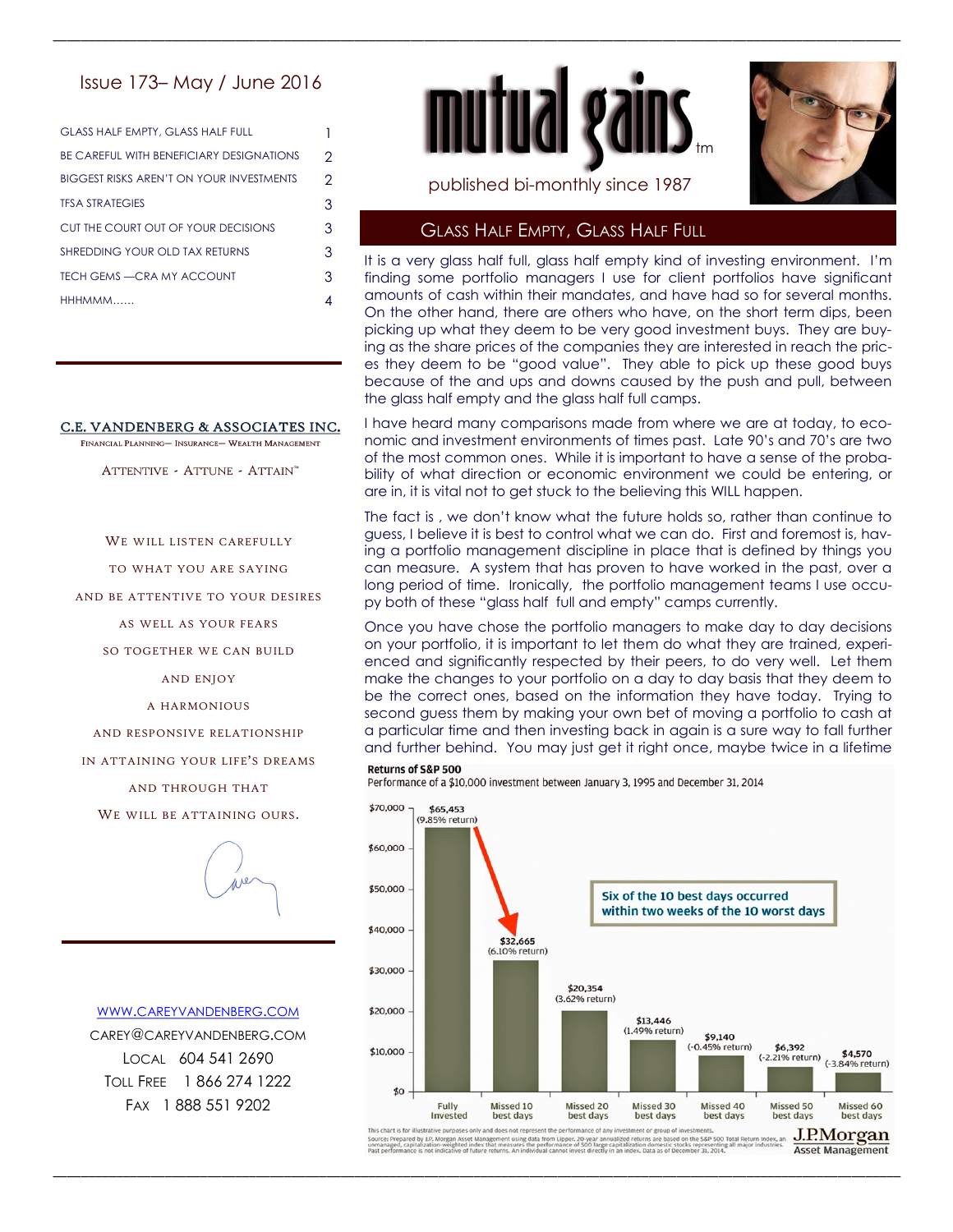### Page 2

but no one, absolutely no one, can do it with more accuracy than that. The odds are stacked significantly against you if you or anyone else tries to do so. With that in mind, here are a few simple truths about investing which I can help you with:

\_\_\_\_\_\_\_\_\_\_\_\_\_\_\_\_\_\_\_\_\_\_\_\_\_\_\_\_\_\_\_\_\_\_\_\_\_\_\_\_\_\_\_\_\_\_\_\_\_\_\_\_\_\_\_\_\_\_\_\_\_\_\_\_\_\_\_\_\_\_\_\_\_\_\_\_\_\_\_\_\_\_\_\_\_\_\_\_\_\_\_\_\_\_\_\_\_\_\_\_\_\_\_\_\_\_\_\_\_\_\_\_\_\_\_\_\_\_\_\_\_

Volatility is the friend of the investor who knows the value of a business and the enemy of the investor who doesn't. In other words, if you know what a company is worth, what does it matter if someone (and often many) are stupid enough or so short sided to sell it for below that price. Eventually, people realize "this company is really cheap" (based on earnings, profits, future business growth etc) and they end up buying it back again when prices have gone up significantly.

Volatility is caused by emotions. The two primary emotions that drive volatility are greed and fear.

We don't buy businesses just because they fall out of favour. We try to take advantage of irrational price movements in great businesses caused by short-term noise (which people react to emotionally)

Simply buying something because its price has fallen can have disastrous results.

We would prefer to outperform 100% of the time but we don't think it's possible. Short-term underperformance is required for long-term outperformance.

A stock is not a piece of paper, it's a business and it's your chance to have an ownership stake in a business. That's what the stock market is and that's what it was set up to be. The minute that you deviate from that is the minute when a business person can (and will) exploit you.

"Knowing the facts is easy. Knowing how to act based on the facts is difficult."

# BE CAREFUL WITH RRSP & RRIF BENEFICIARY DESIGNATIONS

You're single, divorced or widowed. You have an RRSP or a RRIF or maybe both. If something happens to you, either sooner or later, where will this money go? With "registered" plans you can name a beneficiary or a list of beneficiaries. Those named will get the money that you can't take with you.

Naming a beneficiary sounds like it solves that problem doesn't it? Your money goes directly who you want it to, outside of your Will. It doesn't go through probate so your provincial government doesn't get a probate fee from you. All that happens is income tax will be withheld and paid to the government by the institution you hold the RRSP and / or RRIF with.

Almost always, the withholding tax isn't enough to pay the income tax on your "final tax return". This means, the extra tax owing will be paid by the beneficiaries who weren't named as beneficiaries on the RRSP/RRIF. An example of this is if 1 of your 3 adult children were given your house and all other investments, including your RRSP and / or RRIF were split between the other 2.

Many people simply have all their adult children listed as beneficiaries on the RRSP/RRIF equally and also in the Will. With this set up, there won't be a problem. However, many people are in situations where 1 or 2 children are given 1 particular asset (like a RRSP/RRIF) and other(s) are given totally different assets (ie principal residence). Despite the intention of trying to split these equally on a percentage basis, the actual dollar figure to each of the beneficiaries can be very different when all is said and done, something you probably want to avoid, even if it costs a bit in probate fees.

### BIGGEST RISKS AREN'T ON YOUR INVESTMENTS

The greatest risks you face most often don't have anything to do with your portfolio. The biggest risks have to do with you.

You don't know what the future will hit you with and you can't really do anything about not actually going through life altering events. The only thing you can do is to put something in place before, to offset the financial pain and turmoil they can create. The biggest risks of these you face are:

Critical Illness— Cancer is the most widespread of these. If missing a paycheque or 2 could put you in a tight position, Critical Illness Insurance (CI) is well…. Critical. CI pays out a lump sum amount (\$25,000 to whatever amount you want) when a bad thing happens. I use CI for those with relatively high debt to income and no cash buffer or big Line Of Credit.

Disability— There is a reason many employers have insurance for their employees, that will give them an income should someone (you) not be able to work. Disability insurance usually gives you 2/3rds of your income. Are you self employed like me or don't have this coverage? Get it NOW. It is the most important insurance you can buy of any kind available. If you have 2 income earners in your family, you probably both need this coverage, unless you only really need 1 income.

Long-Term Care— If you come to a point where you can't take care of yourself, you can get insurance to cover the cost of someone to get you through each day. This care can cost several thousand dollars every month. A must if you are single and have very limited assets from which to draw from.

\_\_\_\_\_\_\_\_\_\_\_\_\_\_\_\_\_\_\_\_\_\_\_\_\_\_\_\_\_\_\_\_\_\_\_\_\_\_\_\_\_\_\_\_\_\_\_\_\_\_\_\_\_\_\_\_\_\_\_\_\_\_\_\_\_\_\_\_\_\_\_\_\_\_\_\_\_\_\_\_\_\_\_\_\_\_\_\_\_\_\_\_\_\_\_\_\_\_\_\_\_\_\_\_\_\_\_\_\_\_\_\_\_\_\_\_\_\_\_\_\_

Life Insurance— Everyone knows about this, however if you don't, please contact me on your situation. Enough said.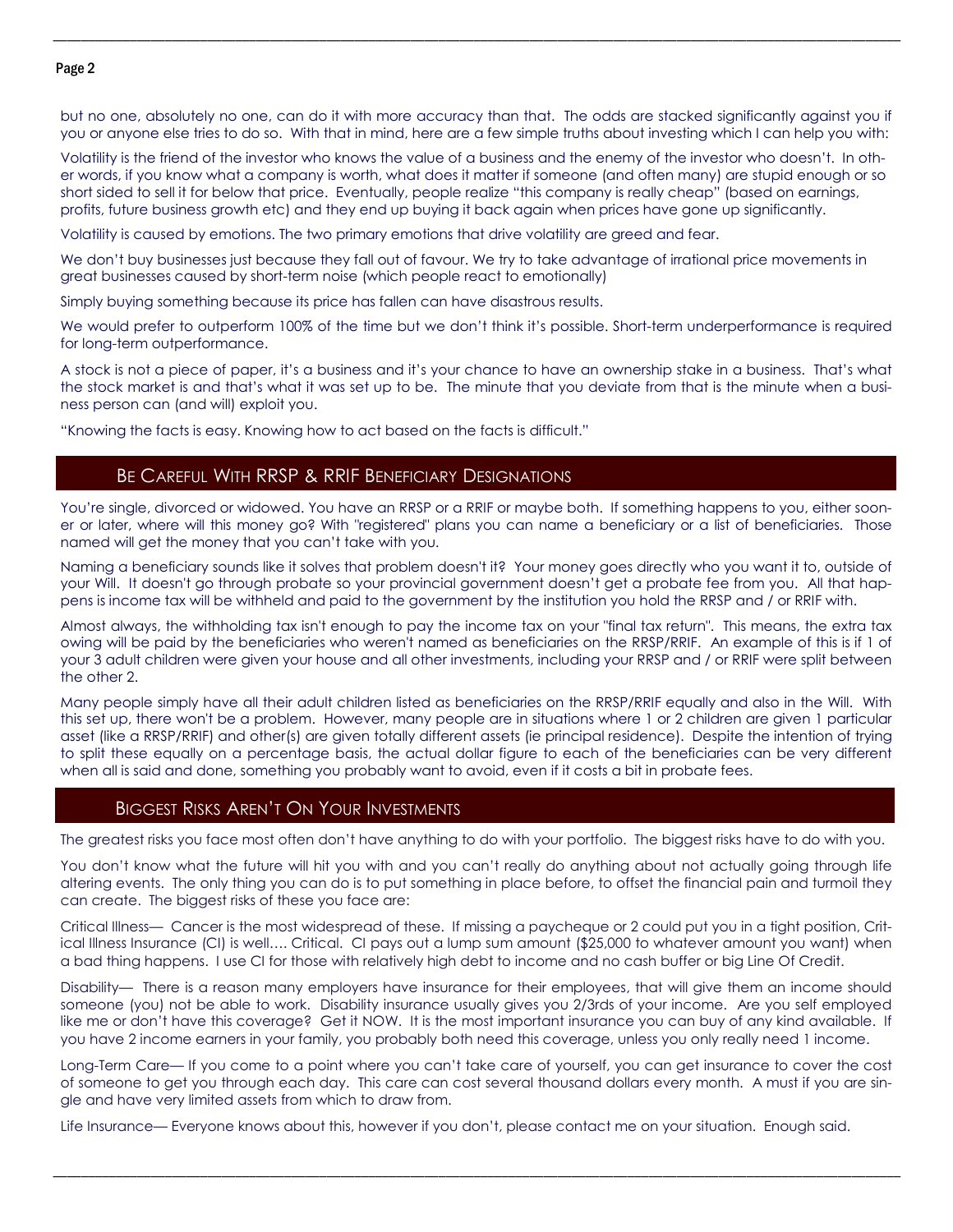## TFSA STRATEGIES

The TFSA is the most flexible and in my opinion, most underutilized tax saving vehicle we have available. For 2016, you can contribute up to a total of \$46,500 to your TFSA and that limit increases every year. Here is how your TFSA can be used.

\_\_\_\_\_\_\_\_\_\_\_\_\_\_\_\_\_\_\_\_\_\_\_\_\_\_\_\_\_\_\_\_\_\_\_\_\_\_\_\_\_\_\_\_\_\_\_\_\_\_\_\_\_\_\_\_\_\_\_\_\_\_\_\_\_\_\_\_\_\_\_\_\_\_\_\_\_\_\_\_\_\_\_\_\_\_\_\_\_\_\_\_\_\_\_\_\_\_\_\_\_\_\_\_\_\_\_\_\_\_\_\_\_\_\_\_\_\_\_\_\_

TFSA now, RRSP Later— If your income will probably be higher in the future, it can be best to accumulate money into your TFSA first and then, when your income is higher ( and your income tax rate is higher), move the money to an RRSP. This can mean several thousand dollars extra for you in tax savings.

TFSA For Income— With an investment paying you 6% (see Dead vs Growth TFSA), you can get \$2,790 / year of income paid to you tax free. There is bit of record keeping to do on this in regards to withdrawals (which this \$2,790 will be) and with future contributions but, over time you could have thousand upon thousands of tax free income being paid to you. This is particularly effective if you are currently (or will be) subject to OAS clawbacks, something this strategy can reduce or eliminate.

Dead TFSA vs Growth TFSA— TFSA earning .70% at the bank vs other choices (assuming 6% / year), of which there are many that can fit your comfort level. The Bank Deposit TFSA will be worth \$53,562 in 20 years. The Growth TFSA \$149,132. That is almost \$100,000 more, completely tax free, in your pocket from 1 simple financial decision you make, so make it.

### HOW TO CUT THE COURT OUT OF YOUR DECISIONS

A Will is a legal document, telling the world who you are giving you money to when you have passed on. Yes, you are telling the world whether you like it or not because division of an estate of a deceased person, through a Will is of public record. Anyone can see it.

That is where the problem lies. When you have decided that you would rather not give as much of you money to 1 or 2 of your adult children, the courts in many provinces (BC included) can override your wishes. I read a recent case of this in the May 16th 2016 edition of the Vancouver Sun.

I'm not going to suggest there are any valid reasons to exclude an adult child from a Will, however I work for my clients to help them achieve the outcomes they want for their money. It is their money after all and who am I or anyone else for that matter, to say where that money should go. With that in mind, there is a way you can cut the courts right out of any of your estate planning decisions.

The first, is simply to give assets to your adult children when you are alive. I haven't heard of a court stepping in on a case like that. The downside to this action is that your money is now out of your hands and out of your control.

Second, is to put as much of your money into investment vehicles where you can name a beneficiary designation (ie "registered" plans: RRSP, RRIF, TFSA etc.). However, if you have money outside of those plans, the only simple way to pass money on directly to your beneficiaries, is through an investment contract with a life insurance company. These can be very much the same as any other investment the only difference is the company you hold it with.

## SHREDDING THOSE OLD TAX RETURNS

I am currently going through a move of my home. Being in a home for 21 years means a lot of things that need to be purged and one of these are old paper files.

The CRA says "As a general rule, you must keep all of the records and supporting documents that are required to determine your tax obligations and entitlements for a period of 6 years from the end of the last tax year to which they relate." If you work it out, this means in most cases, you are actually keeping your records almost 7 years.

The fact that you must maintain your records for at least 6 years does not mean, should you be audited, that it will be for a full 6 years of tax returns at a time. Typically you are barred from being reassessed by CRA 3 years from the mailing date of your Notice of Assessment, assuming there is no tax evasion and you don't have an audit already open.

When you are have tax returns and financials the going back to the 90's like I do, you can sure free up a lot of physical space. After all of this purging I've just done, I've kept my records for an extra year, just to be safe.

### TECH GEMS— CRA MY ACCOUNT

Looking at this site you will realize that government isn't all that antiquated after all. You can pull up any of your past years tax summaries (Notices Of Assessment or NOA) going back as far as 2005. You can access any notices, letters etc. that Canada Revenue Agency has sent to you. You can pay your income taxes owing, generate a "proof of income" statement, change your address and / or phone # and even amend any of your tax returns. My clients and I use it most often for finding out RRSP and /or TFSA contribution limits as well as making sure income tax is cut down to a minimum. Signing up is relatively quick but you do have to wait for something from the CRA in the mail to verify it is you asking for access to your info. Once you are set up though, you have easy and quick access to all of this.

\_\_\_\_\_\_\_\_\_\_\_\_\_\_\_\_\_\_\_\_\_\_\_\_\_\_\_\_\_\_\_\_\_\_\_\_\_\_\_\_\_\_\_\_\_\_\_\_\_\_\_\_\_\_\_\_\_\_\_\_\_\_\_\_\_\_\_\_\_\_\_\_\_\_\_\_\_\_\_\_\_\_\_\_\_\_\_\_\_\_\_\_\_\_\_\_\_\_\_\_\_\_\_\_\_\_\_\_\_\_\_\_\_\_\_\_\_\_\_\_\_